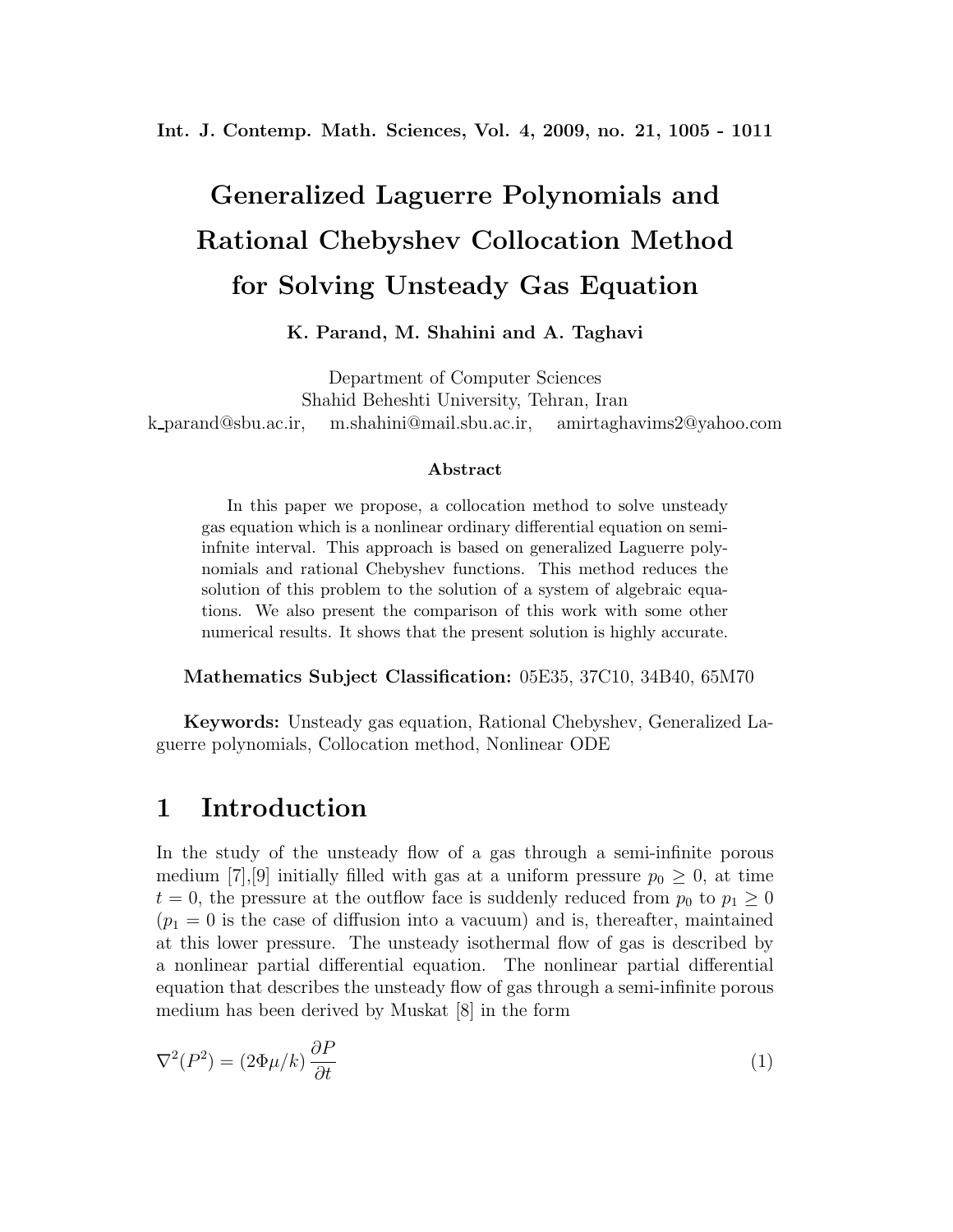where P is the pressure within porous medium,  $\Phi$  the porosity,  $\mu$  the viscosity,  $k$  the permeability, and  $t$  the time. New variables were introduced by Kidder [7] and Davis [3] to transform the nonlinear partial differential equation (1) to the nonlinear ordinary differential equation. The nonlinear ordinary differential equation due to Kidder [7] given by (unsteady gas equation)

$$
y'' + 2xy'/(1 - \alpha y)^{1/2} = 0, \qquad x > 0, \qquad 0 < \alpha < 1
$$
 (2)

The typical boundary conditions imposed by the physical properties are

$$
y(0) = 1, \qquad y(\infty) = 0. \tag{3}
$$

A substantial amount of numerical and analytical work has been invested so far [7],[10] on this model. The main reason of this interest is that the approximation can be used in many engineering purposes. As stated before, the problem (2) was handled by Kidder [7] where a perturbation technique is carried out to include terms of the second order. Recently Wazwaz[12] has applied the modified decomposition method for solving nonlinear this equation. The base of his approach is modification of the Adomian decomposition method. The diagonal Pade approximants are effectively used in the analysis to capture the essential behavior of  $y(x)$  and to determine the initial slope  $y'(0)$ .

# **2 Properties of generalized Laguerre polynomials and rational Chebyshev functions**

This section is devoted to the introduction of the basic notions and working tools concerning orthogonal generalized Laguerre polynomials and rational Chebyshev functions.

 $L_n^{\alpha}(x)$  (generalized Laguerre polynomial) is the *n*th eigenfunction of the Sturm-Liouville problem [4],[5]:

$$
x\frac{d^2}{d^2x}L_n^{\alpha}(x) + (\alpha + 1 - x)\frac{d}{dx}L_n^{\alpha}(x) + nL_n^{\alpha}(x) = 0,
$$
  
\n
$$
x \in I = [0, \infty), \qquad n = 0, 1, 2, \dots
$$
 (4)

The generalized Laguerre polynomials are defined with the following recurrence formula:

$$
L_0^{\alpha}(x) = 1, \qquad L_1^{\alpha}(x) = 1 + \alpha - x,
$$
  
\n
$$
nL_n^{\alpha}(x) = (2n - 1 + \alpha - x)L_{n-1}^{\alpha}(x) - (n + \alpha - 1)L_{n-2}^{\alpha}(x), n \ge 2, \alpha > -1(5)
$$

with the normalizing condition:

$$
L_n^{\alpha}(0) = \binom{n+\alpha}{n}.
$$
\n(6)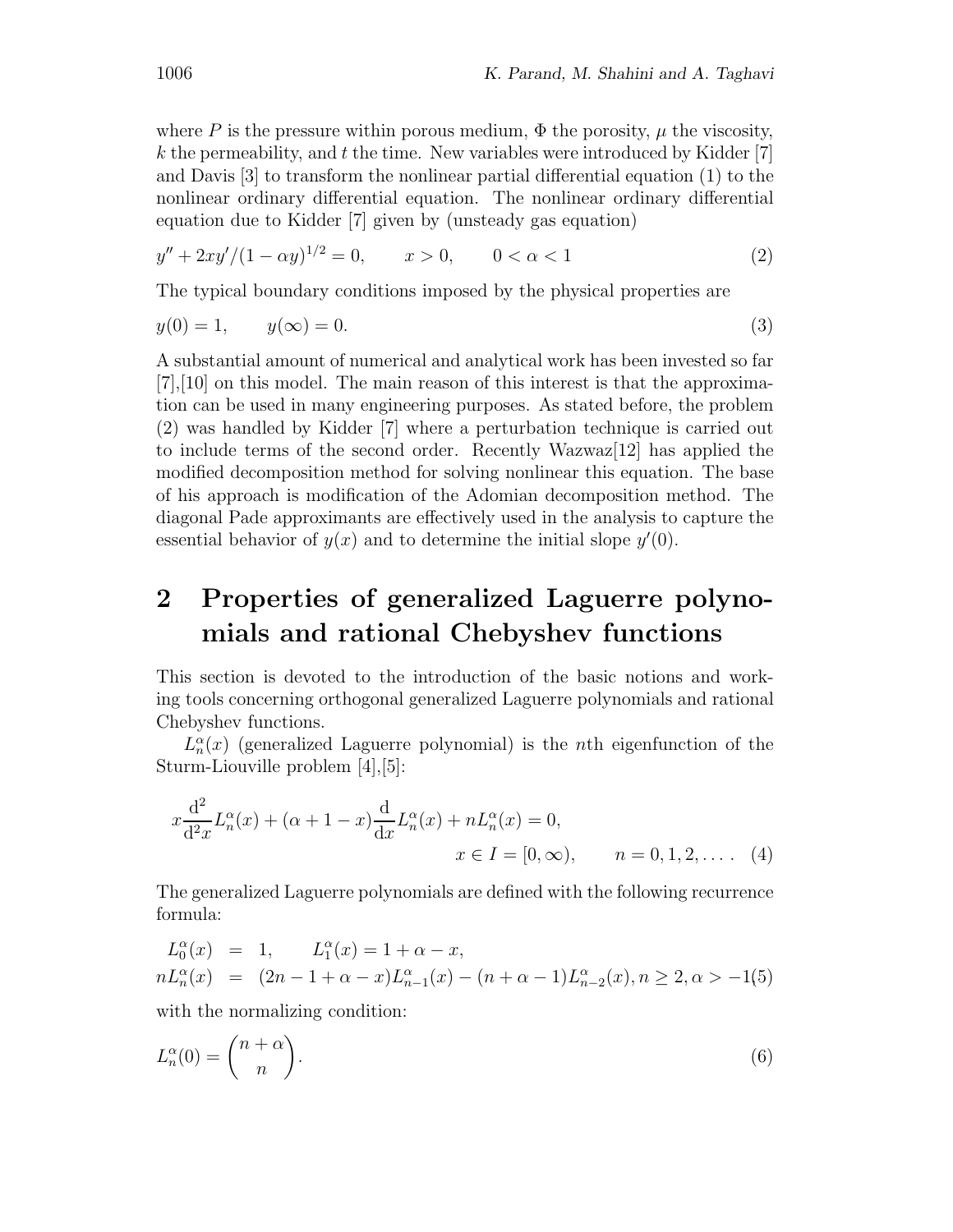These are orthogonal polynomials for the weight function  $w_{\alpha} = x^{\alpha}e^{-x}$ :

$$
\int_0^{+\infty} L_n^{\alpha}(x) L_m^{\alpha}(x) w_{\alpha}(x) dx = \left( \frac{\Gamma(n+1+\alpha)}{n!} \right) \delta_{nm},\tag{7}
$$

The rational Chebyshev functions, denoted by  $R_n(x)$ , are defined by [2, 6]

$$
R_n(x) = T_n(y) = \cos(nt),\tag{8}
$$

where L is a constant parameter,  $T_n(y)$  is the well-known Chebyshev polynomial and

$$
y = \frac{x - L}{x + L}
$$
;  $y \in [-1, 1]$ ,  $t = 2 \cot^{-1} \left(\sqrt{\frac{x}{L}}\right)$ ;  $t \in [0, \pi]$ . (9)

The constant parameter L sets the length scale of the mapping. Boyd  $[1]$  offered guidelines for optimizing the map parameter L.  $R_n(x)$  is the *n*th eigenfunction of the singular Sturm-Liouville problem

$$
(x+L)\frac{\sqrt{x}}{L}((x+L)\sqrt{x}R'_n(x))' + n^2R_n(x) = 0,
$$
  
 $x \in I = [0, \infty), \quad n = 0, 1, 2, ...$ , (10)

and satisfies in the following recurrence relation:

$$
R_0(x) = 1, \t R_1(x) = \frac{x - L}{x + L},
$$
  
\n
$$
R_{n+1}(x) = 2\left(\frac{x - L}{x + L}\right)R_n(x) - R_{n-1}(x), \t n \ge 1.
$$
\n(11)

These functions are orthogonal with respect to the weight function  $w_R(x) = \sqrt{\overline{F}}$  $\frac{\overline{L}}{\sqrt{L}}$   $\sqrt{x(x+L)}$ 

$$
\int_0^\infty R_n(x)R_m(x)w_R(x) = \begin{cases} \pi \delta_{nm} & m = 0, \\ \frac{\pi}{2} \delta_{nm} & m \ge 1. \end{cases}
$$
 (12)

Let  $w(x)$  denotes either generalized Laguerre polynomials' or rational Chebyshev functions' weight function over the interval  $I = [0, \infty)$ . We define

$$
L_w^2(I) = \{v : I \to \mathbb{R} \mid v \text{ is measurable and } ||v||_w < \infty\},\tag{13}
$$
  
where

$$
||v||_{w} = \left(\int_{0}^{\infty} |v(x)|^{2} w(x) dx\right)^{\frac{1}{2}},
$$
\n(14)

is the norm induced by the scalar product

$$
\langle u, v \rangle_w = \int_0^{+\infty} u(x)v(x)w(x)dx.
$$
 (15)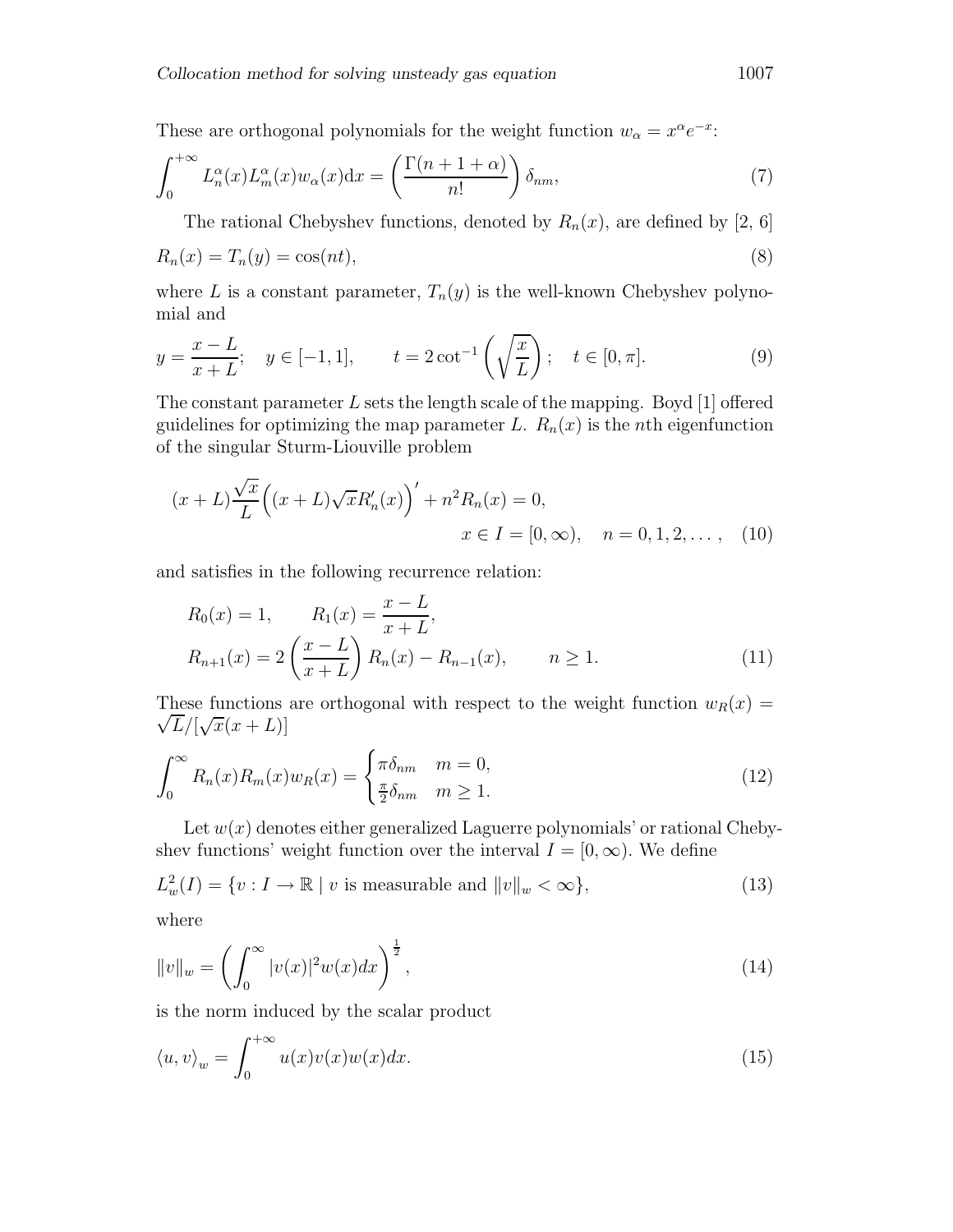Let

$$
\mathfrak{R}_N = span\{\phi_0, \phi_1, \dots, \phi_N\},\tag{16}
$$

where  $\phi_i$ s are either generalized Laguerre polynomials or rational Chebyshev functions.

For generalized Laguerre polynomials we show by  $x_j, j = 0, \ldots, N$  the generalized Laguerre-Gauss-Radau nodes which are zeroes of  $\frac{d}{dx}L_N^{\alpha}$  and the point  $x = 0$ ; For rational Chebyshev functions  $x_i$  are zeros of the function  $R_{N+1}(x) + R_N(x)$  and are named as rational Chebyshev-Gauss-Radau nodes.

By Gauss-Radau integration we have:

$$
\int_0^\infty u(x)w(x)\mathrm{d}x = \sum_{j=0}^N u(x_j)w_j \quad \forall u \in \mathfrak{R}_{2N},\tag{17}
$$

where  $w_j$  is the corresponding weight of the node  $x_j$ . For generalized Laguerre polynomials the corresponding weights are:

$$
w_0 = \frac{(\alpha + 1)\Gamma^2(\alpha + 1)(N - 1)!}{\Gamma(N + \alpha + 1)}
$$
  
\n
$$
w_j = \frac{\Gamma(\alpha + N)}{N!} \left( L_N^{\alpha}(x_j) \frac{d}{dx} L_{N-1}^{\alpha}(x_j) \right)^{-1}, \quad j = 1, 2, ..., N, \quad (18)
$$

also for rational Chebyshev functions the weights are

$$
w_0 = \frac{\pi}{2N+1}, \qquad w_j = \frac{\pi}{N+1}, \quad j = 1, 2, \dots, N.
$$
 (19)

We define

$$
I_N u(x) = \sum_{j=0}^N a_j \phi_j(x),
$$
\n(20)

such that  $I_N u(x_i) = u(x_i)$ ,  $j = 0, \ldots, N$ .  $I_N u$  is the orthogonal projection of u upon  $\mathfrak{R}_N$  with respect to the discrete inner product and discrete norm as:

$$
\langle u, v \rangle_{w,N} = \sum_{j=0}^{N} u(x_j) v(x_j) w_j,
$$
\n(21)

$$
||u||_{w,N} = \langle u, u \rangle_{w,N}^{1/2}.
$$
\n(22)

The Gauss-Radau integration formula implies that

$$
\langle I_N u, v \rangle_{w,N} = \langle u, v \rangle_{w,N}, \qquad \forall u. v \in \mathfrak{R}_{2N}.
$$
 (23)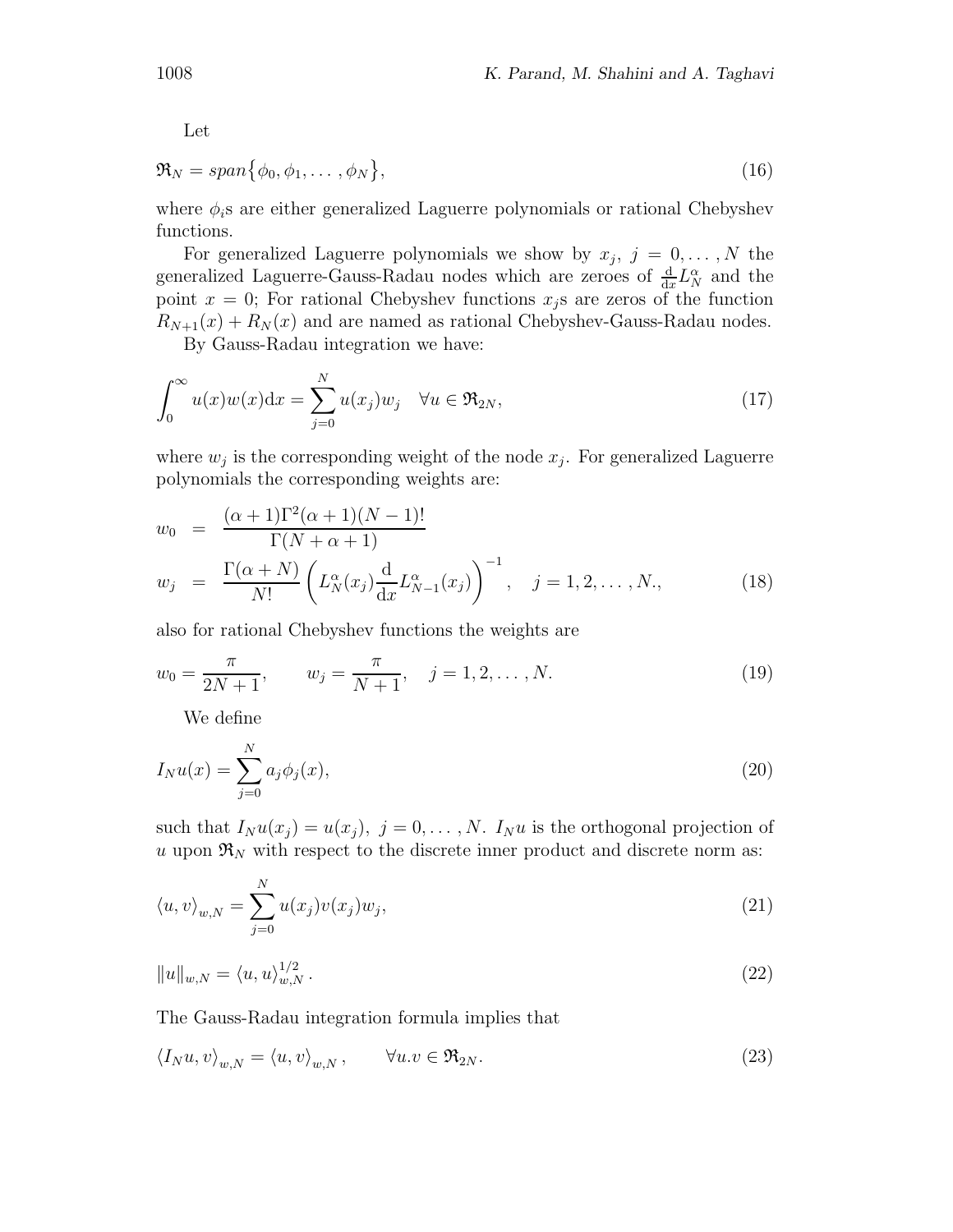### **3 Solution of unsteady gas equation**

To apply a collocation approximation to the standard unsteady gas equation introduced in  $(2)$  with boundary conditions  $(3)$ , we approximate y as the truncated series  $I_N y$ . The solution  $I_N y$  is represented by its values at the grid points  $x_i$ . The grid values of  $I_N y$  are related to the discrete expansion coefficients  $a_k$ s. Thus, our goal is to find the coefficients  $a_k$ ,  $0 \le k \le N$ .

For generalized Laguerre collocation method, at first we expand  $y(x)$ , as follows:

$$
I_N y(x) = \sum_{j=0}^N a_j L_j^1(x/k). \quad k > 0.
$$
 (24)

where  $k > 0$  is a constant. To find the unknown coefficients  $a_j$ s, we substitute the truncated series into the (2) and boundary conditions in (3). So we have

$$
\sum_{j=0}^{N} a_j L_j''^1(x/k) + 2x \frac{\sum_{j=0}^{N} a_j L_j'^1(x/k)}{[1 - \alpha \sum_{j=0}^{N} a_j L_j^{-1}(x/k)]^{1/2}} = 0,
$$
\n(25)\n
$$
\sum_{j=0}^{N} a_j L_j^{-1}(0) = 1.
$$
\n(26)

$$
\sum_{j=0} a_j L_j^{\text{-}}(0) = 1. \tag{26}
$$

It is clear that  $\lim_{x\to\infty}\sum_{j=0}^N a_jL_j^{-1}(x)=0$ . By replacing x in (25) with the N collocation points which are roots of functions  $\frac{d}{dx}L_N^1$ , we have N equations that generates a set of  $N+1$  nonlinear equations with boundary equation in (3).

By applying the above discussion for rational Chebyshev collocation method and using rational Chebyshev-Gauss-Radau points, we have

$$
\left(\frac{d^2 I_N y}{dx^2} + 2x \frac{dI_N y}{dx} (1 - \alpha I_N y)^{-\frac{1}{2}}\right)\bigg|_{x=x_j} = 0, \quad j = 1, \dots, N,
$$
\n(27)

such that

$$
I_N y(x_0) = 1, \qquad \lim_{x \to \infty} I_N y(x) = 0.
$$
 (28)

By omitting the last equation in (27) and with two boundary conditions in  $(28)$ , we have  $N+1$  equations that generate a set of  $N+1$  nonlinear equations that can be solved by Newton method for unknown coefficients  $a_k$ s.

Table 1 shows the comparison of the  $y'(0)$ , between generalized Laguerre polynomials (GLP), rational Chebyshev functions (RCF) for  $N = 6, 7$  and Padé approximation used by  $|12|$ .

Table 2 shows the approximations of  $y(x)$  for standard unsteady gas with  $\alpha = 0.5$  obtained by the methods proposed in this paper for  $N = 7$ , the perturbation method used by  $|7|$  and Padé approximation by Wazwaz  $|12|$ .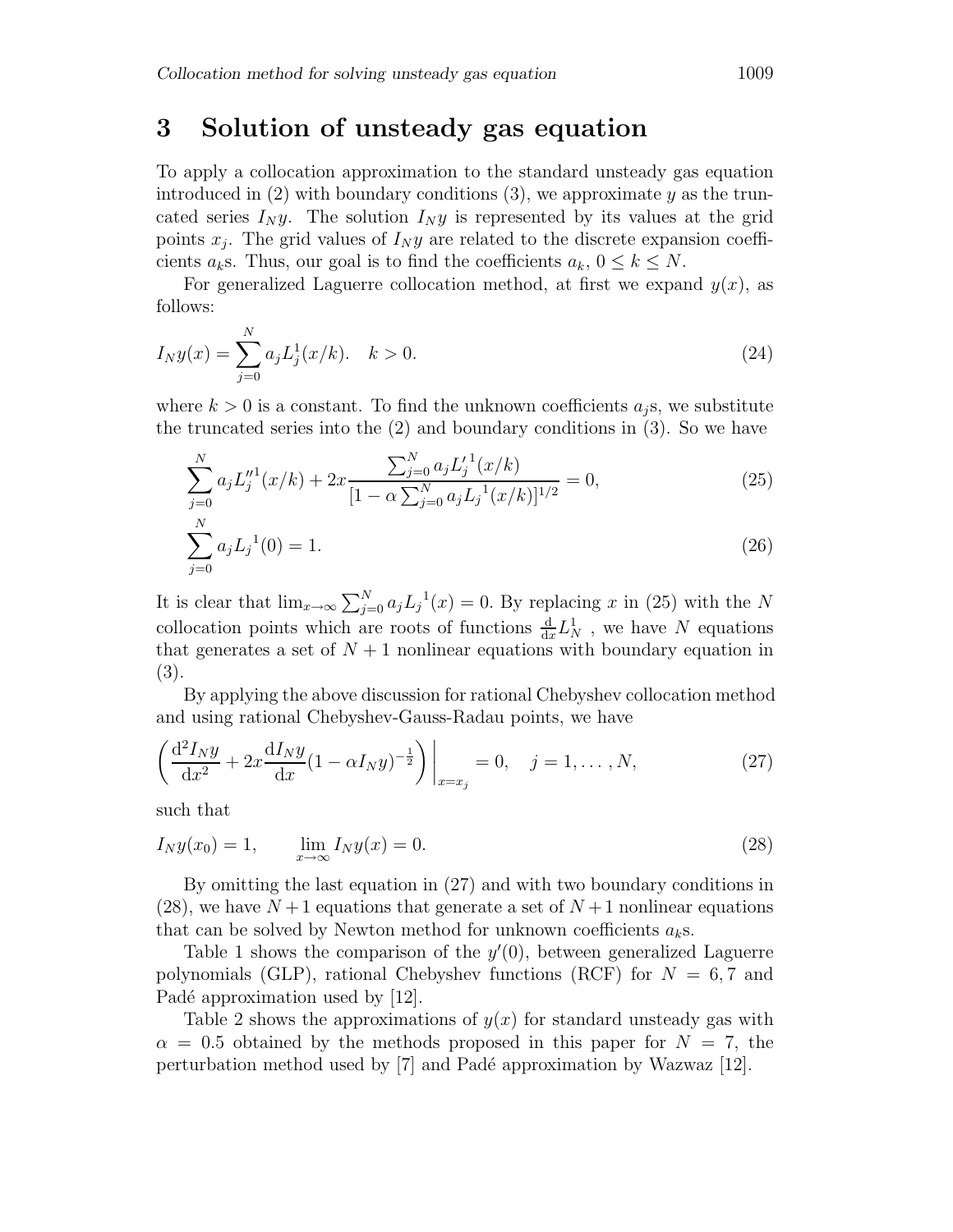

Figure 1: Unsteady gas equation graph obtained by GLP (circles) and RCF (dotted line).

Figure 1 shows the resulting graph of unsteady gas for  $N = 7$  obtained by present methods.

|        |                                                                                                          | Table 1. Comparison of initial slope $y'(0)$ for $\alpha = 0.5$ . |                                                                                                                                                                                                                                                                                                                                                                                      |                                    |
|--------|----------------------------------------------------------------------------------------------------------|-------------------------------------------------------------------|--------------------------------------------------------------------------------------------------------------------------------------------------------------------------------------------------------------------------------------------------------------------------------------------------------------------------------------------------------------------------------------|------------------------------------|
| N      | - GLP                                                                                                    | RCF                                                               | Padé[2,2]                                                                                                                                                                                                                                                                                                                                                                            | Padé[3,3]                          |
| $\sim$ | $\overline{a}$ $\overline{a}$ $\overline{a}$ $\overline{a}$ $\overline{a}$ $\overline{a}$ $\overline{a}$ | $\overline{a}$ and $\overline{a}$ and $\overline{a}$              | $\overline{a}$ $\overline{a}$ $\overline{a}$ $\overline{a}$ $\overline{a}$ $\overline{a}$ $\overline{a}$ $\overline{a}$ $\overline{a}$ $\overline{a}$ $\overline{a}$ $\overline{a}$ $\overline{a}$ $\overline{a}$ $\overline{a}$ $\overline{a}$ $\overline{a}$ $\overline{a}$ $\overline{a}$ $\overline{a}$ $\overline{a}$ $\overline{a}$ $\overline{a}$ $\overline{a}$ $\overline{$ | $\sim$ $\sim$ $\sim$ $\sim$ $\sim$ |

| $-1.26417503$ | $-1.10805718$ | $-1.37317809$ | $-1.02552970$ |
|---------------|---------------|---------------|---------------|
| $-1.28213483$ | $-1.26259357$ | $-1.37317809$ | $-1.02552970$ |
|               |               |               |               |

| Table 2. values of $y(x)$ for $\alpha = 0.5$ for $x = 0.1$ to 1.0 |            |            |              |            |                                 |  |  |  |  |
|-------------------------------------------------------------------|------------|------------|--------------|------------|---------------------------------|--|--|--|--|
| $\boldsymbol{x}$                                                  | GLP        | <b>RCF</b> | Perturbation | Padé[2,2]  | $\overline{\text{Pad\'e}[3,3]}$ |  |  |  |  |
| 0.1                                                               | 0.90035366 | 0.88042558 | 0.88165883   | 0.86330606 | 0.89791670                      |  |  |  |  |
| 0.2                                                               | 0.80020256 | 0.76963630 | 0.76630768   | 0.73012623 | 0.79852282                      |  |  |  |  |
| 0.3                                                               | 0.70810133 | 0.66402932 | 0.65653800   | 0.60330541 | 0.70411297                      |  |  |  |  |
| 0.4                                                               | 0.61792075 | 0.55870984 | 0.55440240   | 0.48488987 | 0.61650379                      |  |  |  |  |
| 0.5                                                               | 0.53394788 | 0.46068185 | 0.46136503   | 0.37616039 | 0.53705338                      |  |  |  |  |
| 0.6                                                               | 0.45698352 | 0.37504968 | 0.37831093   | 0.27773116 | 0.46656257                      |  |  |  |  |
| 0.7                                                               | 0.40743340 | 0.30320332 | 0.30559765   | 0.18968434 | 0.40624260                      |  |  |  |  |
| 0.8                                                               | 0.32539068 | 0.24431600 | 0.24313255   | 0.11171052 | 0.35608017                      |  |  |  |  |
| 0.9                                                               | 0.27070888 | 0.19666414 | 0.19046237   | 0.04323673 | 0.31799666                      |  |  |  |  |
| 1.0                                                               | 0.22306464 | 0.15835106 | 0.15876898   | 0.01646751 | 0.29002550                      |  |  |  |  |

# **4 Conclusions**

The fundamental goal of this paper has been to construct an approximation to the solution of nonlinear Unsteady gas equation . A set of orthoghonl